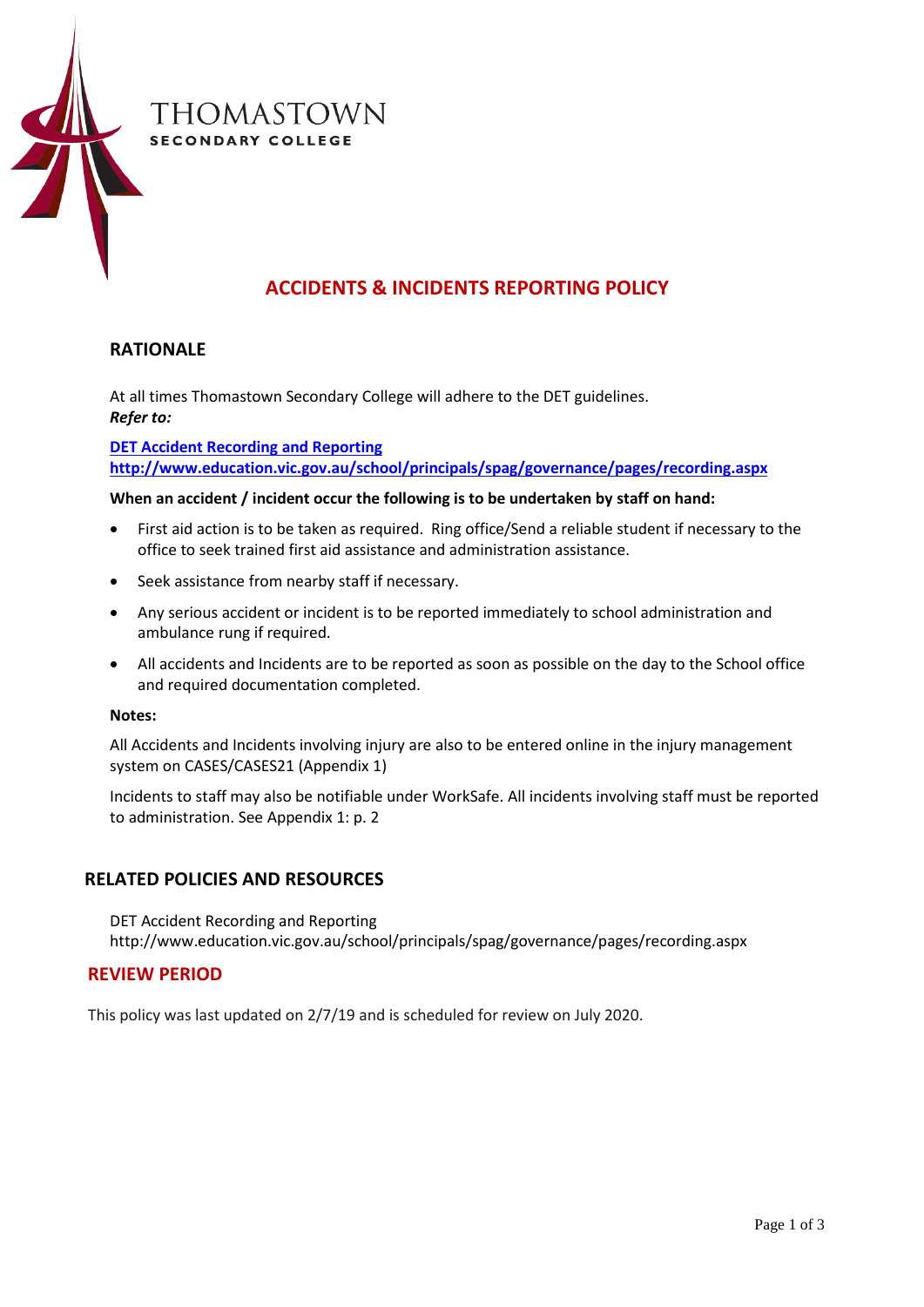# **APPENDIX 1**



## **CASES21 INCIDENT NOTIFICATION FORM**

|    | School Name/Location:                                                                                                                                                                                                         |                                                                                                                                                                                                                                                  |  | School Number:                                                                                                                                                                                               |  |  |
|----|-------------------------------------------------------------------------------------------------------------------------------------------------------------------------------------------------------------------------------|--------------------------------------------------------------------------------------------------------------------------------------------------------------------------------------------------------------------------------------------------|--|--------------------------------------------------------------------------------------------------------------------------------------------------------------------------------------------------------------|--|--|
|    | <b>BRIEF ACCOUNT OF INJURY</b>                                                                                                                                                                                                |                                                                                                                                                                                                                                                  |  |                                                                                                                                                                                                              |  |  |
|    | Details of Incident:                                                                                                                                                                                                          |                                                                                                                                                                                                                                                  |  |                                                                                                                                                                                                              |  |  |
|    |                                                                                                                                                                                                                               |                                                                                                                                                                                                                                                  |  |                                                                                                                                                                                                              |  |  |
|    |                                                                                                                                                                                                                               |                                                                                                                                                                                                                                                  |  |                                                                                                                                                                                                              |  |  |
|    | <b>Accident Date:</b>                                                                                                                                                                                                         |                                                                                                                                                                                                                                                  |  | Accident Time:                                                                                                                                                                                               |  |  |
|    | <b>ACTIVITY (GENERAL &amp; DETAILED)</b>                                                                                                                                                                                      |                                                                                                                                                                                                                                                  |  |                                                                                                                                                                                                              |  |  |
| 1. | <b>Chemical Use</b><br>2. Manual Handling, Lifting<br>3. Sports/Physical Education<br>(Athletics, Basketball, Cricket,<br>Football-All Codes, Skating,<br>Baseball, Gymnastics, Ball<br>Games not Specified, Other<br>Sports) | 4. Vehicle Use (Car, Bicycle, Bus,<br>Other)<br>5. Machinery Use (Hand tools,<br>Portable Power Tools, Other<br>Machines)<br>6. Using Office Equipment<br>7. Curriculum Area (Arts Science,<br>Technology studies, PE, Home<br>Economics, Other) |  | 8. Fighting/Assault<br>9. Play General<br>10. Walking<br>11. Running, Jumping, Skipping<br>12. Accidental Contact by other Person<br>13. Other (Specify) ____________<br>_____________________<br>---------- |  |  |
|    | <b>ACCIDENT DESCRIPTION</b>                                                                                                                                                                                                   |                                                                                                                                                                                                                                                  |  |                                                                                                                                                                                                              |  |  |
|    | 1. Slip<br>2. Trip<br>3. Fall<br>4. Overexertion                                                                                                                                                                              | 5. Mental Stress<br>6. Collision<br>7. Crushing<br>8. Hit by Moving Object                                                                                                                                                                       |  | 9. Other (Specify) $\frac{1}{2}$ = $\frac{1}{2}$ = $\frac{1}{2}$ = $\frac{1}{2}$ = $\frac{1}{2}$ = $\frac{1}{2}$ = $\frac{1}{2}$                                                                             |  |  |
|    | <b>ACCIDENT SITE (Indicate CAMPUS, if more than one CAMPUS)</b>                                                                                                                                                               |                                                                                                                                                                                                                                                  |  |                                                                                                                                                                                                              |  |  |
| 1. | Sports Ground/Venue<br>2. Playground General<br>3. Playground Equipment<br>4. Classroom General<br>5. Chairs                                                                                                                  | 6. Doors/Windows<br>7. Stairs/Steps<br>8. Paths/Walkways<br>9. Office Administration<br>10. Travel to / from School                                                                                                                              |  | 11. Camp/Excursions<br>12. Other (Specify)<br>______________<br>------------------                                                                                                                           |  |  |
|    | <b>STAFF ON DUTY</b>                                                                                                                                                                                                          |                                                                                                                                                                                                                                                  |  |                                                                                                                                                                                                              |  |  |
|    | Name <b>Name</b>                                                                                                                                                                                                              |                                                                                                                                                                                                                                                  |  |                                                                                                                                                                                                              |  |  |
|    | Number of Staff on Duty:                                                                                                                                                                                                      |                                                                                                                                                                                                                                                  |  |                                                                                                                                                                                                              |  |  |
|    | <b>INJURED PERSON</b><br>Type: Student Staff Family                                                                                                                                                                           | <b>Others</b><br>Name:                                                                                                                                                                                                                           |  |                                                                                                                                                                                                              |  |  |

ID (If Applicable): Date of Birth: Gender: Age: Age: Gender: Gender: Gender: Gender: Gender: Gender: Gender: Gender: Gender: Gender Address: Telephone: Telephone: Telephone: Telephone: Telephone: Telephone: Telephone: Telephone: Telephone: Telephone: Telephone: Telephone: Telephone: Telephone: Telephone: Telephone: Telephone: Telephone: Telephone: Tele **If Applicable** Date of Ceasing Work: WorkCover Claim Lodged: **INITIAL ASSISTANCE BY PERSON**

#### Type: Student Staff Family Others ID (If Applicable): Name: